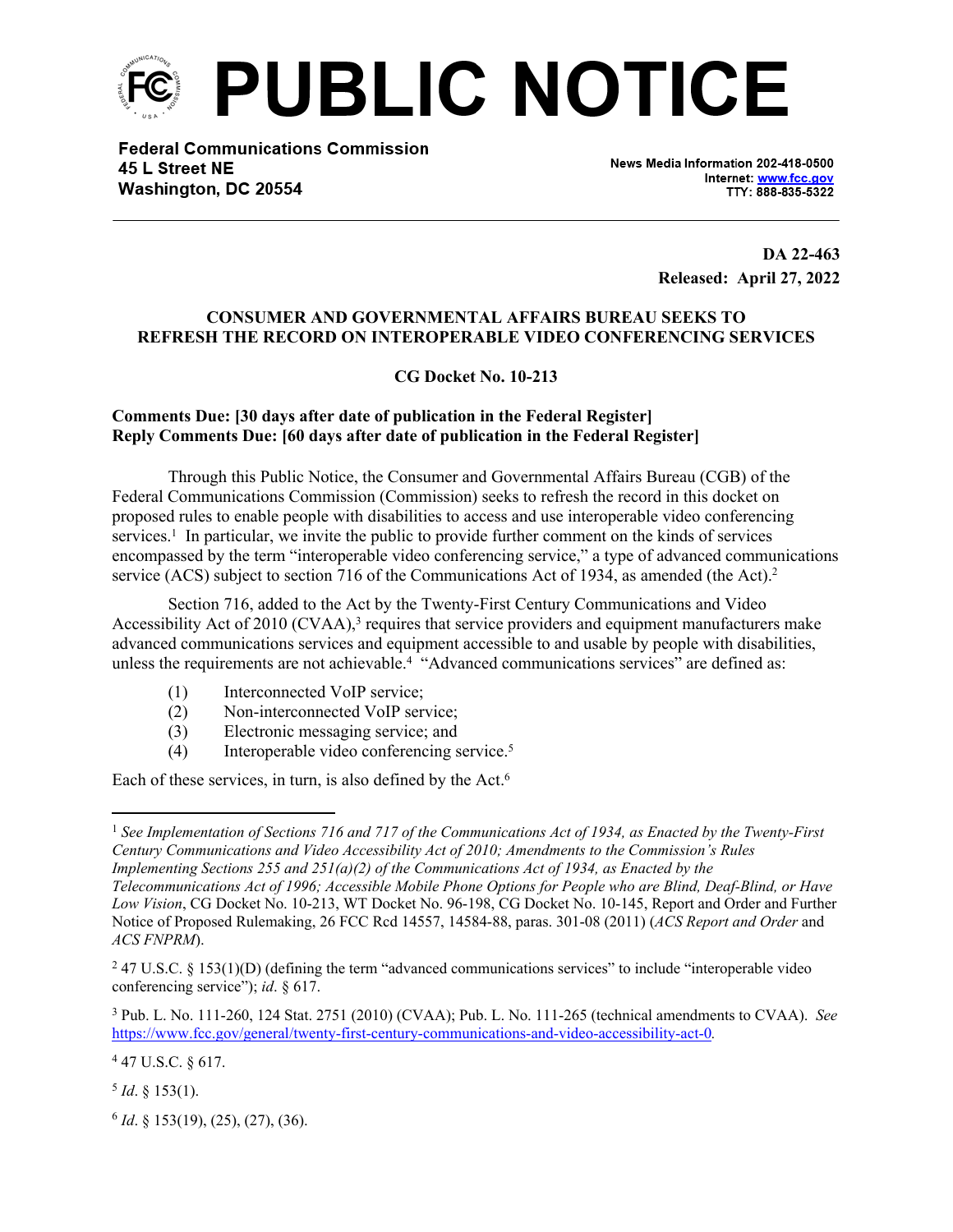In 2011, the Commission adopted rules implementing the CVAA. The Commission incorporated into its rules the statutory definitions of ACS and its four constituent services,<sup>7</sup> including the statutory definition of "interoperable video conferencing service" as "a service that provides real-time video communications, including audio, to enable users to share information of the user's choosing."<sup>8</sup> However, noting that a question was raised as to what Congress meant by including the word "interoperable" in the term "interoperable video conferencing service,"<sup>9</sup> the Commission found that "the record is insufficient to determine how exactly to define 'interoperable'" in this context.<sup>10</sup> The Commission also found that the word "interoperable" did not indicate a Congressional intent to require that non-interoperable video conferencing services be made interoperable.<sup>11</sup>

In an accompanying Further Notice of Proposed Rulemaking, the Commission invited further comment on the meaning of the term "interoperable" in the context of video conferencing services and equipment.<sup>12</sup> Based on the record at that time, the Commission invited comment on the following three alternative definitions of an "interoperable" service:

(1) able to function inter-platform, inter-network, and inter-provider;

(2) having published or otherwise agreed-upon standards that allow for manufacturers or service providers to develop products or services that operate with other equipment or services operating pursuant to the standards; or

(3) able to connect users among different video conferencing services, including video relay service (VRS).<sup>13</sup>

The Commission also asked whether only one of these alternatives should be adopted, or whether they should all be encompassed in a single definition of "interoperable," such that a video conferencing service would be deemed interoperable as long as any of the three alternative criteria is satisfied.<sup>14</sup>

In response to the *ACS FNPRM*, commenters did not reach a consensus on any of the three suggested alternatives. For example, some commenters argued that the first of the three suggested definitions was too narrow,<sup>15</sup> while others argued that it was the only appropriate alternative.<sup>16</sup> Stating

<sup>7</sup> *ACS Report and Order*, 26 FCC Rcd at 14568-79, paras. 30-51; 47 CFR § 14.10(c), (i), (l), (m), (q).

<sup>9</sup> *ACS Report and Order*, 26 FCC Rcd at 14576, para. 46.

<sup>10</sup> *Id*. at 14577, para. 47.

<sup>11</sup> *Id.* at 14577, para. 48 ("We also find that the inclusion of the word 'interoperable' does not suggest that Congress sought to *require* interoperability, as some commenters have suggested.").

<sup>12</sup> *Id*. at 14684-88, paras. 301-307.

<sup>13</sup> *Id*. at 14686, para. 303.

<sup>14</sup> *Id*. at 14686, para. 304.

<sup>15</sup> Rehabilitation Engineering Research Center on Telecommunications Access (RERC-TA) Comments at 4-5 (rec. Feb. 13, 2012) (RERC-TA Comments) (stating that it is virtually impossible for any service to be "inter-provider, internetwork, and inter-platform"); Consumer Groups and RERC-TA Reply Comments at 8-9 (rec. Mar. 14, 2012) (stating that "video teleconferencing systems . . . are not meant to interoperate directly with each other") (emphasis in original).

<sup>16</sup> Microsoft Corporation Comments at 5-8 (rec. Feb. 13, 2012); Voice on the Net Coalition Comments at 4 (rec. Feb. 13, 2012) ("The term 'interoperable' ... should be defined as 'able to engage across a wide range of platforms, network, and providers.'"); Consumer Electronics Association Comments at 12 (rec. Feb. 13, 2012) (urging the Commission to define "interoperable" as "the ability to operate among different platforms, networks, and providers without special effort or modification by the end user").

<sup>8</sup> 47 CFR § 14.10(m).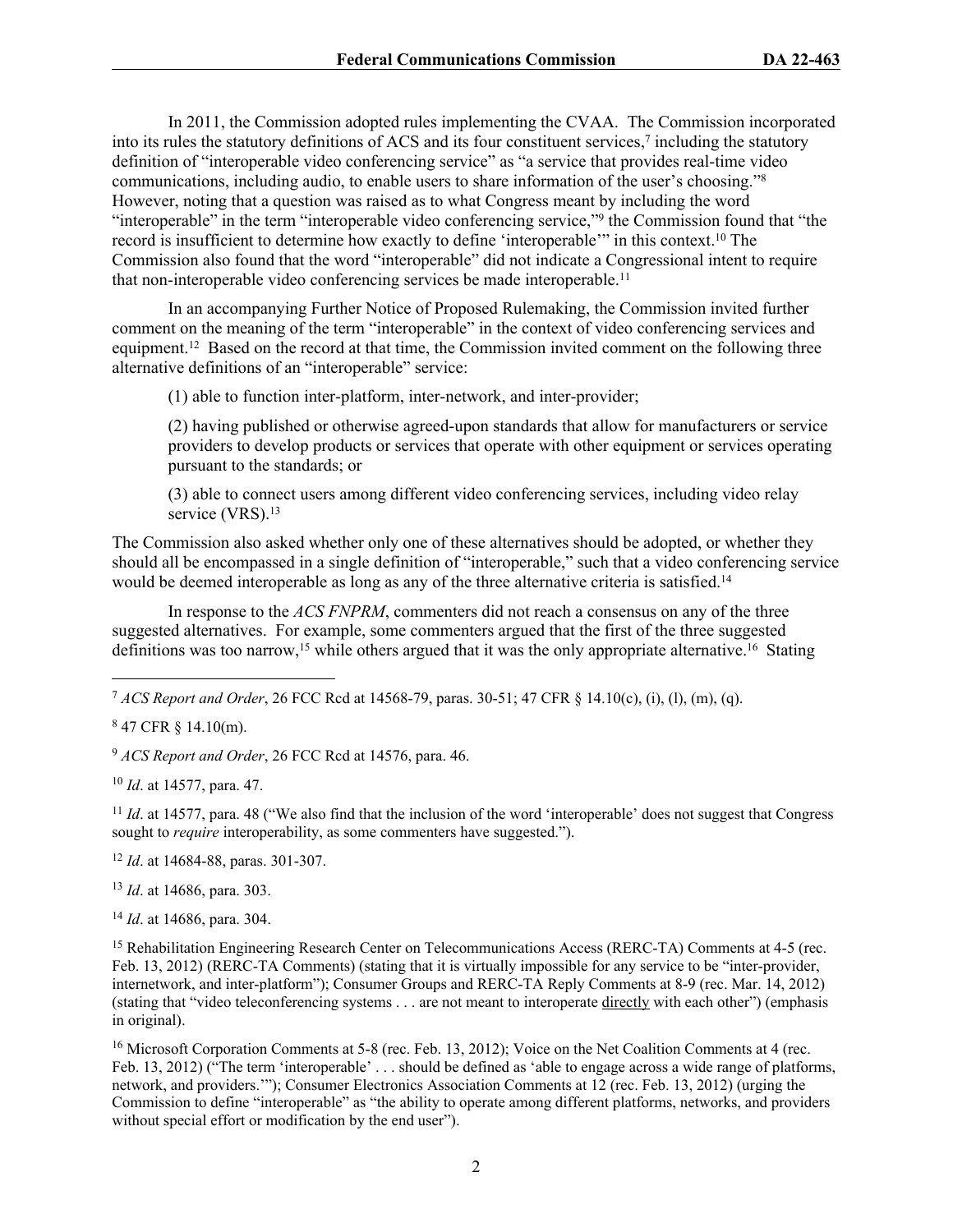that the definition did not apply to then-current services, some commenters argued that Congress could not have intended that no existing video conferencing services were covered by the statute.<sup>17</sup> Others disagreed, while suggesting that video conferencing services might grow in the direction of interoperability.<sup>18</sup> Some commenters supported a fourth alternative definition of "interoperable" that would apply to those video conferencing services capable of being used on different types of hardware and different types of operating systems.<sup>19</sup> This rulemaking is pending.

Since the outbreak of COVID-19 in early 2020, employers, schools, and the general public have greatly increased their reliance on video conferencing as an essential communications tool.<sup>20</sup> Inaccessibility of video conferencing platforms is increasingly described as a serious barrier to effective communication by people with disabilities.<sup>21</sup> In response to the Commission's April 7, 2021 Public Notice, seeking comment on whether the Commission's accessibility rules should be updated.<sup>22</sup> the AARO, a broad-based coalition of disability advocacy and research groups, stated:

> The communications accessibility problem most cited by members of the Advocacy Organizations since the beginning of the COVID-19 pandemic has been the inaccessibility of modern IP-based multimodal platforms that offer an array of video, audio, and text communications functionality.<sup>23</sup>

<sup>19</sup> RERC-TA Comments at 6 ("If a video telecommunication system (including server and client software) will work with other companies hardware platforms (e.g. computers and browsers), it should be considered interoperable.").

<sup>20</sup> *See, e.g.*, Accessibility Advocacy and Research Organizations (AARO) Comments, GN Docket No. 21-140, at 5 (rec. June 7, 2021) ("Since the beginning of the pandemic, these platforms have become a ubiquitous mode of communications for work, healthcare, education, socializing, and more.") (footnotes omitted); Ashley Mussallem, Tiffany L Panko, et al., *Making virtual health care accessible to the deaf community: Findings from the telehealth survey*, SAGE JOURNALS: JOURNAL OF TELEMEDICINE AND TELECARE, (Mar. 29, 2022), [https://journals.](https://journals.%E2%80%8Csagepub.com/doi/10.1177/1357633X221074863) [sagepub.com/doi/10.1177/1357633X221074863](https://journals.%E2%80%8Csagepub.com/doi/10.1177/1357633X221074863).

 $21$  Some video conferencing providers have incorporated accessibility features into their services over the past two years. *See, e.g.*, *Zoom is for Everyone*, ZOOM, https://explore.zoom.us/en/accessibility/ (last visited Mar. 16, 2022); *BlueJeans Accessible Video Conferencing*, BLUEJEANS, [https://www.bluejeans.com/products/meetings/](https://www.bluejeans.com/products/meetings/%E2%80%8Caccessibility) [accessibility](https://www.bluejeans.com/products/meetings/%E2%80%8Caccessibility) (last visited Mar. 17, 2022). However, people who are deaf and hard of hearing still face obstacles. *See* Mark Ray, Why Remote Work Can Be Hard For Hard-Of-Hearing People, FORBES, (Sept. 2, 2021), [https://www.forbes.com/sites/nextavenue/2021/09/02/why-remote-work-can-be-hard-for-hard-of-hearing](https://www.forbes.com/sites/nextavenue/2021/09/02/why-remote-work-can-be-hard-for-hard-of-hearing-people/?sh=76a3d4c46d71)[people/?sh=76a3d4c46d71](https://www.forbes.com/sites/nextavenue/2021/09/02/why-remote-work-can-be-hard-for-hard-of-hearing-people/?sh=76a3d4c46d71)); Michele Hurley, Au.D., *Video conferencing tips for people with hearing loss*, STARKEY, (Apr. 22, 2020), [https://www.starkey.com/blog/articles/2020/04/22/13/19/videoconferencing-with](https://www.starkey.com/blog/articles/2020/04/22/13/19/videoconferencing-with-hearing-%E2%80%8Closs#:~:text=When%20using%20video%20conferencing%20tools,garbled%20mess%20for%20the%E2%80%8C%20listener)[hearing-loss#:~:text=When%20using%20video%20conferencing%20tools,garbled%20mess%20for%20the](https://www.starkey.com/blog/articles/2020/04/22/13/19/videoconferencing-with-hearing-%E2%80%8Closs#:~:text=When%20using%20video%20conferencing%20tools,garbled%20mess%20for%20the%E2%80%8C%20listener) [%20listener.](https://www.starkey.com/blog/articles/2020/04/22/13/19/videoconferencing-with-hearing-%E2%80%8Closs#:~:text=When%20using%20video%20conferencing%20tools,garbled%20mess%20for%20the%E2%80%8C%20listener)

<sup>22</sup> *Consumer and Governmental Affairs, Media, And Wireless Telecommunications Bureaus Seek Update On Commission's Fulfillment of The Twenty-First Century Communications And Video Accessibility Act*, GN Docket No. 21-140, Public Notice, 36 FCC Rcd 7108 (2021) (*CVAA Refresh PN*).

<sup>23</sup> AARO Comments, GN Docket No. 21-140, at 4 (rec. June 7, 2021). The AARO include Telecommunications for the Deaf and Hard of Hearing, Inc. (TDI), American Association of the DeafBlind (AADB), American Deafness and Rehabilitation Association (ADARA), Association of Late-Deafened Adults (ALDA), California Coalition of Agencies Serving the Deaf and Hard of Hearing (CCASDHH), Cerebral Palsy and Deaf Organization (CPADO),

(continued….)

<sup>&</sup>lt;sup>17</sup> American Council of the Blind and American Foundation for the Blind Reply Comments at 5 (rec. Mar. 14, 2012).

<sup>18</sup> *See*, *e.g.*, National Cable & Telecommunications Association Comments at 5 (rec. Feb. 13, 2012) (stating that there is "no persuasive evidence that Congress intended existing video conferencing services to be subject to section 716" and that Congress likely intended for section 716 to apply to a not-too-distant future when interoperable video conferencing would be available).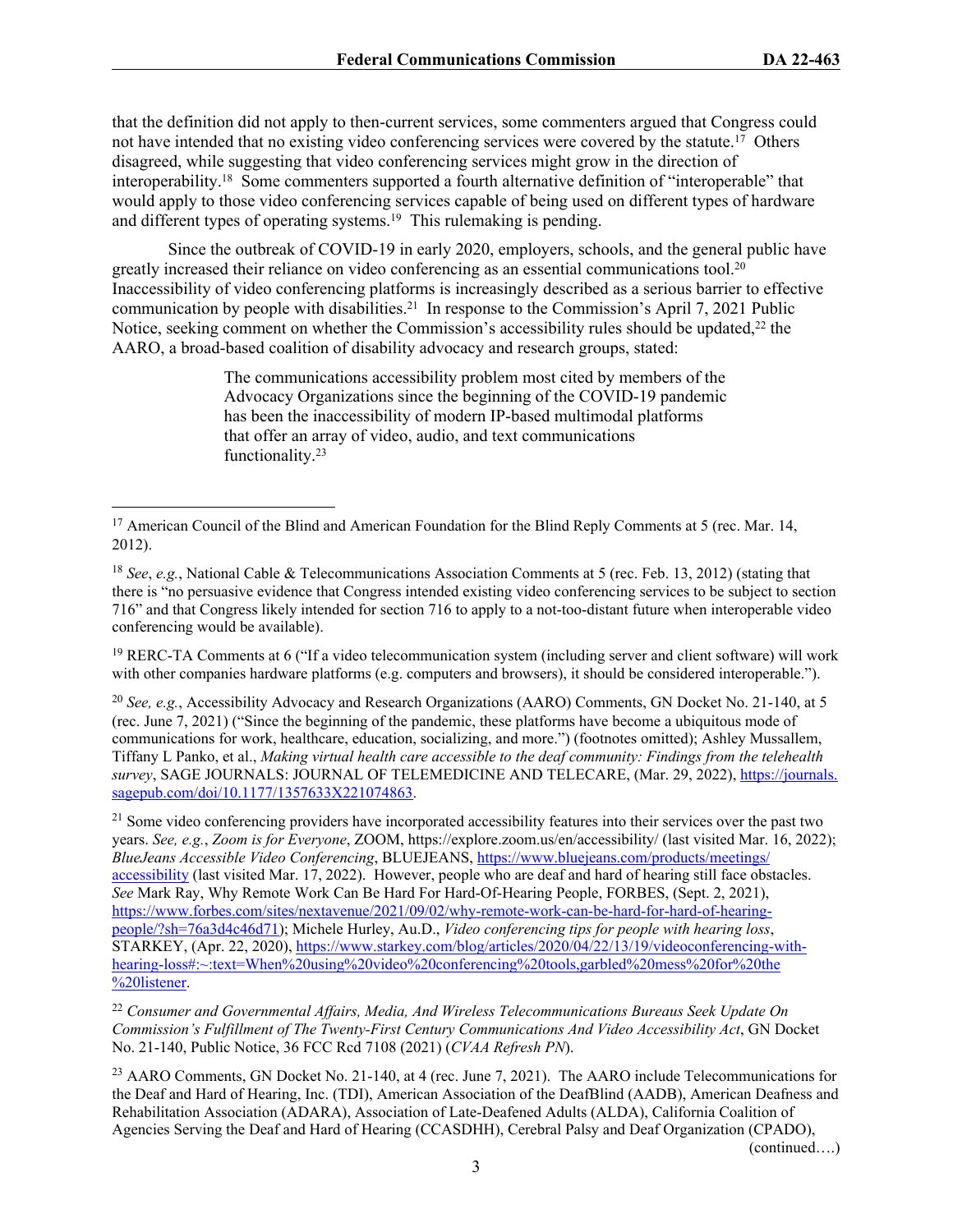Noting that the issue of whether such platforms are covered by the CVAA as "interoperable video conferencing services" had been left unresolved by the Commission in 2011 and not revisited since, the AARO urged the Commission to complete this rulemaking and determine whether such platforms are subject to its accessibility rules.<sup>24</sup> In the alternative, the AARO requested the Commission to "swiftly" request that Congress remove the term 'interoperable' from the definition of ACS in the Communications Act."<sup>25</sup> Similar concerns were raised recently by AARO members in comments to help inform the 2022 report to Congress on communications accessibility.<sup>26</sup>

In February 2022, the Disability Advisory Committee highlighted the issue of the accessibility of video conferencing platforms in recommending Commission action to facilitate interconnection of such platforms with telecommunications relay services (TRS).<sup>27</sup> The Committee states, in part:

> [S]ome video conferencing platforms incorporate live closed captioning using automatic speech recognition (ASR). However, these solutions are not available for all platforms or on all video conferences for platforms that do provide them. . . . When ASR-based captions are available, they may be of insufficient quality . . . . Some platforms do not allow users to customize caption size, color, opacity, and other critical settings to ensure readability. And some platforms lack sufficient user control to ensure that interpreters and signers are properly displayed and can be properly pinned on users' display.<sup>28</sup>

In addition to recommending a number of TRS-specific measures, the Committee recommended that the Commission ensure, at a minimum, that video conferencing platforms "[i]nclude built-in closed

Communications Service for the Deaf (CSD), Conference of Educational Administrators of Schools and Programs for the Deaf (CEASD), Cuesign, Inc., Deaf Seniors of America (DSA), Hearing Loss Association of America (HLAA), HEARD, National Association of the Deaf (NAD), National Black Deaf Advocates (NBD), National Cued Speech Association (NCSA), National Hispanic Latino Association of the Deaf (NHLAD), Northern Virginia Resource Center for Deaf and Hard of Hearing Persons (NVRC), Registry of Interpreters for the Deaf (RID), Rehabilitation Engineering Research Center on Technology for the Deaf and Hard of Hearing, Gallaudet University (DHH-RERC), Rehabilitation Engineering Research Center on Universal Interface & Information Technology Access (IT-RERC), Rehabilitation Engineering Research Center for Wireless Inclusive Technologies, Georgia Institute of Technology (Wireless RERC), and RIT/NTID Center on Access Technology (CAT).

<sup>24</sup> *Id*. at 11-14.

<sup>25</sup> *Id*. at 14.

<sup>27</sup> Recommendation of the Federal Communications Commission (FCC) Disability Advisory Committee (DAC) on Telecommunications Relay Service (TRS) Use on Video Conferencing Platforms (DAC TRS Recommendation), https://www.fcc.gov/file/22912/download (Feb. 2022); *see also* Recommendation of the Federal Communications (FCC) Disability Advisory Committee on Concerns and Lessons Learned Regarding Communication Access for People with Disabilities During the Pandemic at 4-5, <https://www.fcc.gov/file/21920/download> (Sept. 2021) (discussing video conferencing).

28 DAC TRS Recommendation at 2-3.

<sup>(</sup>Continued from previous page)

<sup>26</sup> *See* TDI, AADB, ALDA, CAT, CSD, CEASD, DSA, HLAA, NAD, NVRC, RID, and DHH-RERC, Comments on Public Notice, CG Docket 10-213, at 8-11 (filed Apr. 4, 2022). According to this group of commenters, "[o]nce the pandemic forced a shift to remote working, many of the 13% of American adults who have hearing difficulties found themselves cut off from colleagues during calls on Zoom, Microsoft Teams, and other virtual platforms. Faces on the screen are often too small for lipreading, and a lack of captions can make meaningful interaction impossible." *Id*. at 8-9. They add that even where automatic captions are provided, the quality and timeliness of the transcription can vary widely." *Id*. at 9-10.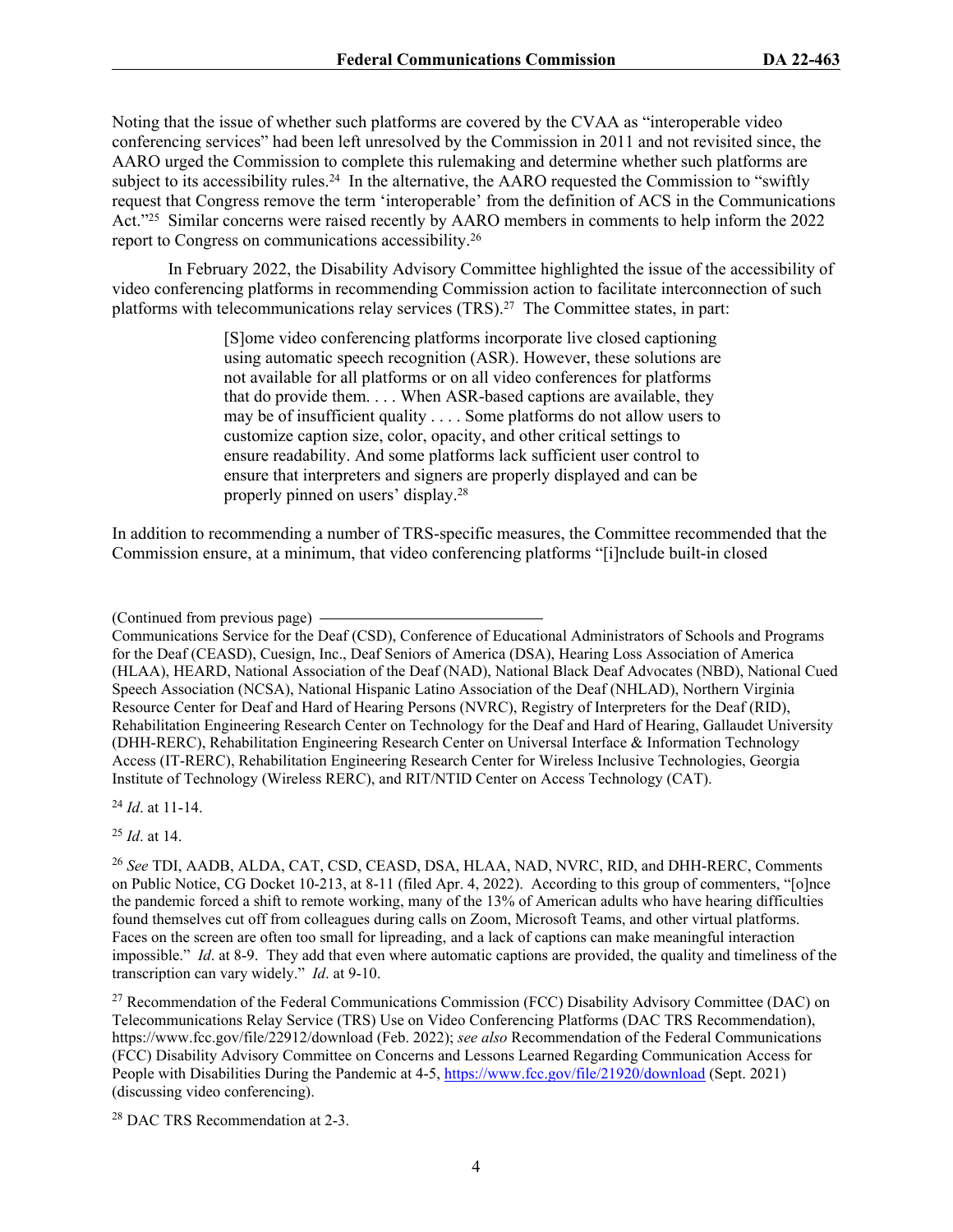captioning functionality that is available to all users," and "[a]llow users . . . to control the activation and customize the appearance of captions and video."<sup>29</sup>

By this Public Notice, we invite the public to file additional comments on the questions posed in the *ACS FNPRM* regarding the meaning of the term "interoperable" in the context of video conferencing services and equipment. In response to the *CVAA Refresh PN*, the Commission received several comments that briefly addressed the issue of how to define "interoperable video conferencing." For example, CTIA states that standards groups are best suited to define interoperability standards.<sup>30</sup> The AARO urge the Commission to resolve the definitional issue by "simply clarify[ing] that the statutory definition of 'interoperable video conferencing service,' as a 'service that uses real-time video communications, including audio, to enable users to share information of the user's choosing,' is an exhaustive articulation of what Congress intended to be covered."<sup>31</sup>We now invite commenters to submit additional relevant information about what types of services are currently available in the video conferencing marketplace, the kinds of interoperability they currently offer, and how such developments may assist in reaching an interpretation of "interoperable" that is consistent with the intent of Congress in enacting the CVAA. For example, are there video conferencing services that can be accessed from a wide range of user equipment, software, and device operating systems? How do consumers gain access to video conferencing services today? Are telecommunications services, interconnected and noninterconnected VoIP, and electronic messaging services included in some video conferencing services? Are these ACS components of video conferencing services generally accessible and usable? We also invite comment on any other developments that the Commission should consider in resolving this issue. While the *ACS FNPRM* proposed three possible definitions for the word "interoperable," commenters may suggest additional alternatives or other types of input on how to interpret that word.

*Ex Parte Rules*. This proceeding is a "permit-but-disclose" proceeding in accordance with the Commission's *ex parte* rules.<sup>32</sup> Persons making *ex parte* presentations must file a copy of any written presentation or a memorandum summarizing any oral presentation within two business days after the presentation (unless a different deadline applicable to the Sunshine period applies) in the docket(s). Persons making oral *ex parte* presentations are reminded that memoranda summarizing the presentation must (1) list all persons attending or otherwise participating in the meeting at which the *ex parte*  presentation was made, and (2) summarize all data presented and arguments made during the presentation. If the presentation consisted in whole or in part of the presentation of data or arguments already reflected in the presenter's written comments, memoranda or other filings in the proceeding, the presenter may provide citations to such data or arguments in his or her prior comments, memoranda, or other filings (specifying the relevant page and/or paragraph numbers where such data or arguments can be found) in lieu of summarizing them in the memorandum. Documents shown or given to Commission staff during *ex parte* meetings are deemed to be written *ex parte* presentations and must be filed consistent with rule 1.1206(b). In proceedings governed by rule 1.49(f) or for which the Commission has made available a method of electronic filing, written *ex parte* presentations and memoranda summarizing oral *ex parte* presentations, and all attachments thereto, must be filed through the electronic comment filing system available for this proceeding, and must be filed in their native format (*e.g.*, .doc, .xml, .ppt, searchable .pdf). Participants in this proceeding should familiarize themselves with the Commission's *ex parte* rules.

*Filing Requirements*. All filings responsive to this Public Notice must reference CG Docket No. 10-213 and GN Docket No. 21-140. Pursuant to sections 1.415 and 1.419 of the Commission's rules, 47

<sup>29</sup> *Id*. at 6.

<sup>30</sup> CTIA Comments, GN Docket No. 21-140, at 18-19 (rec. June 7, 2021).

<sup>31</sup> AARO Comments, GN Docket No. 21-140, at 13 (rec. June 7, 2021) (quoting 47 U.S.C. §§ 153(27)).

<sup>32</sup> *ACS FNPRM*, 26 FCC Rcd at 14693, para. 318; 47 CFR § 1.1200 *et seq.*